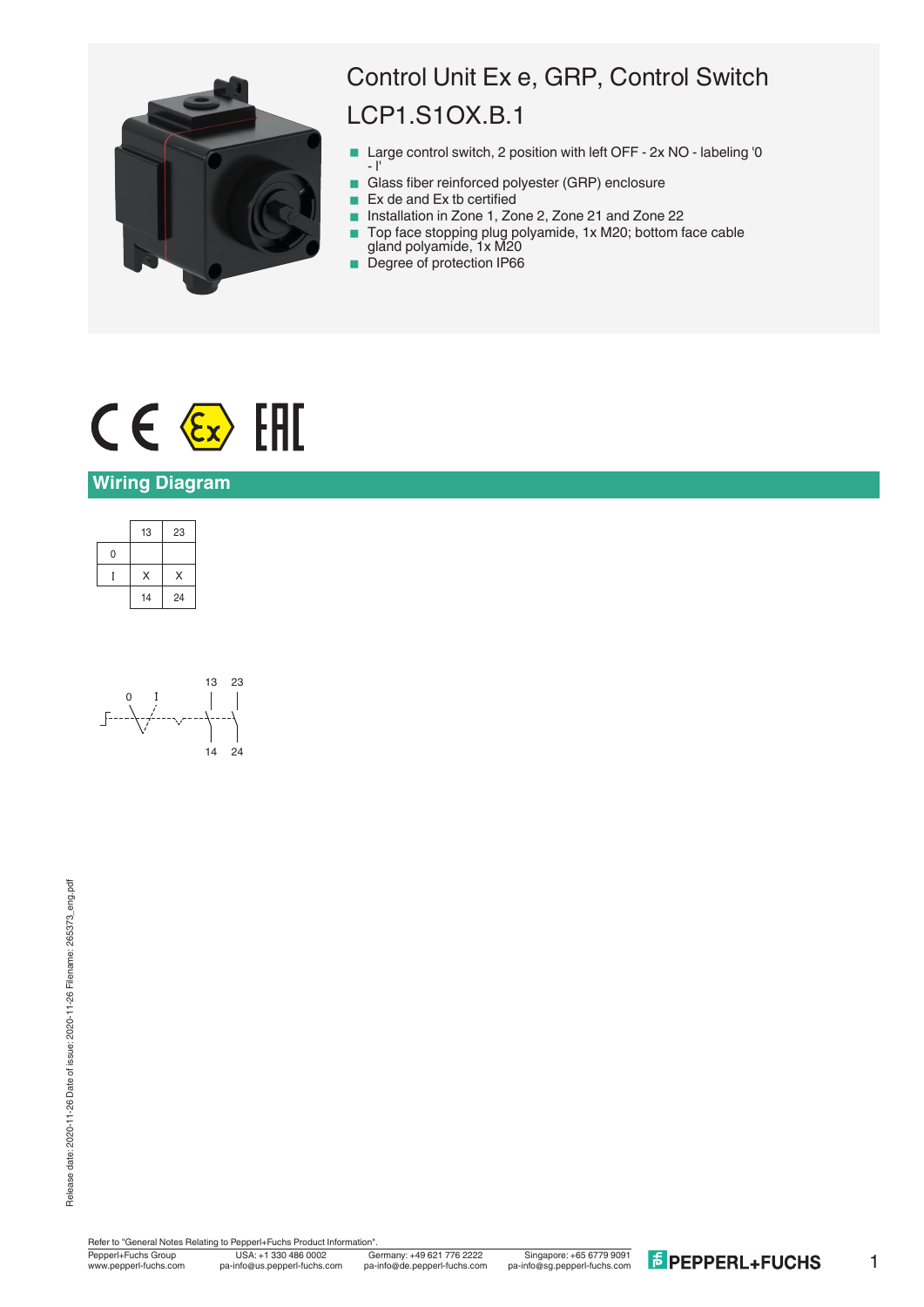#### **Dimensions**



Dimension values see data table. Image and drawing are generic for this device type and may deviate from the specific variant.

| Legend          |                                                   |
|-----------------|---------------------------------------------------|
| Α               | Height                                            |
| B               | Width                                             |
| C               | Depth                                             |
| C <sub>1</sub>  | Depth with operating element                      |
| G               | Mounting holes distance, vertical                 |
| Н               | Mounting holes distance, horizontal               |
| J               | Mounting holes diameter                           |
| K               | Maximum external dimension with mounting brackets |
| $[A] \dots [B]$ | Cable entry faces                                 |

### **Technical Data**

#### **Electrical specifications**

Release date: 2020-11-26 Date of issue: 2020-11-26 Filename: 265373\_eng.pdf

Release date: 2020-11-26 Date of issue: 2020-11-26 Filename: 265373\_eng.pdf

| Operating voltage     | 250 V max.            |
|-----------------------|-----------------------|
| Operating current     | 16 A max.             |
| Terminal capacity     | $2.5$ mm <sup>2</sup> |
| Function              | control switch, large |
| Color                 | black                 |
| Shroud                | yes                   |
| Contact configuration | 2x NO                 |
|                       |                       |

Refer to "General Notes Relating to Pepperl+Fuchs Product Information"<br>
Pepperl+Fuchs Group<br>
Www.pepperl-fuchs.com pa-info@us.pepperl-fuchs.com pa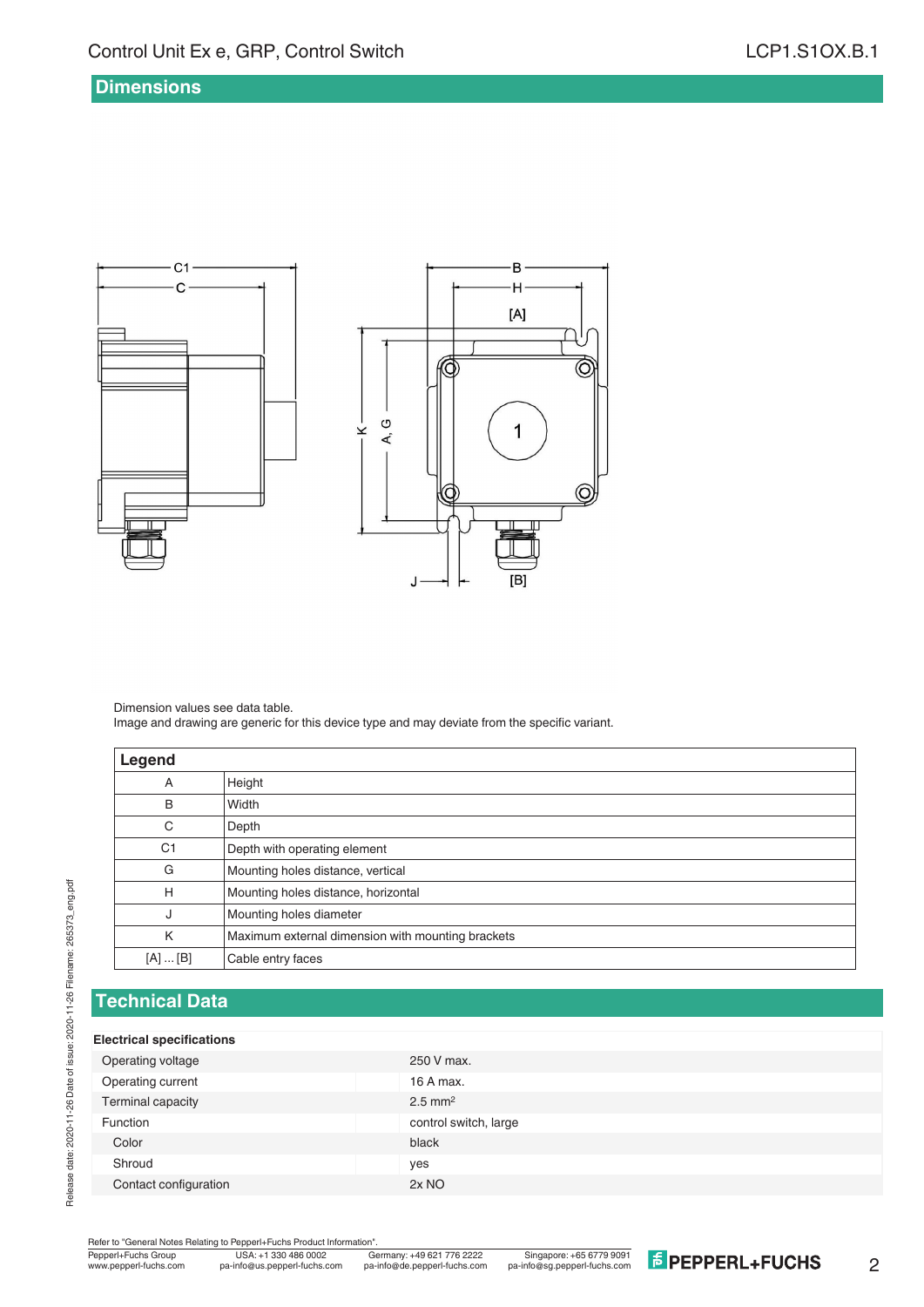| <b>Technical Data</b>                                   |                                                                                                                            |
|---------------------------------------------------------|----------------------------------------------------------------------------------------------------------------------------|
|                                                         |                                                                                                                            |
| Switching configuration<br>Usage category               | 2 position changeover with left OFF<br>AC12 - 12  250 V AC - 16 A                                                          |
|                                                         | AC15 - 12  250 V AC - 10 A<br>DC13 - 12  110 V DC - 1 A<br>DC13 - 12  24 V DC - 1A                                         |
| Number of poles                                         | 2                                                                                                                          |
| Operator action                                         | engage - engage                                                                                                            |
| Lockable                                                | padlockable in '0'                                                                                                         |
| Labeling                                                | $0 - 1$                                                                                                                    |
| <b>Mechanical specifications</b>                        |                                                                                                                            |
| Enclosure range                                         | <b>LCP</b>                                                                                                                 |
| Enclosure cover                                         | fully detachable                                                                                                           |
| Cover fixing                                            | stainless steel socket cap head screws                                                                                     |
| <b>Screws</b>                                           | M <sub>6</sub>                                                                                                             |
| Number                                                  | 4                                                                                                                          |
| Tightening torque                                       | 2 Nm                                                                                                                       |
| Degree of protection                                    | IP <sub>66</sub>                                                                                                           |
| Cable entry face A                                      |                                                                                                                            |
| M20 quantity                                            | $\mathbf{1}$                                                                                                               |
| M <sub>20</sub> series                                  | Stopping Plugs, Plastic                                                                                                    |
| M20 type                                                | SP.PE.M20.*                                                                                                                |
| Cable entry face B                                      |                                                                                                                            |
| M20 quantity                                            | $\mathbf{1}$                                                                                                               |
| M <sub>20</sub> series                                  | Cable Glands, Plastic                                                                                                      |
| M20 type                                                | CG.PEDS.M20.*                                                                                                              |
| M20 clamping range                                      | $612$ mm                                                                                                                   |
| Defined entry area                                      | face A and face B                                                                                                          |
| Material                                                |                                                                                                                            |
| Enclosure                                               | carbon loaded, antistatic glass fiber reinforced polyester (GRP)                                                           |
| Finish                                                  | inherent color black                                                                                                       |
| Seal                                                    | one piece closed cell silicone                                                                                             |
| Mass                                                    | 1.5 <sub>kg</sub>                                                                                                          |
| <b>Dimensions</b>                                       |                                                                                                                            |
| Height (A)                                              | 110 mm                                                                                                                     |
| Width (B)                                               | 110 mm                                                                                                                     |
| Depth (C)                                               | 101 mm                                                                                                                     |
| External dimension with operating element<br>(C1)       | 131 mm                                                                                                                     |
| Mounting holes distance (G)                             | 110 mm                                                                                                                     |
| Mounting holes distance (H)                             | 78 mm                                                                                                                      |
| Mounting holes diameter (J)                             | 7 mm                                                                                                                       |
| Maximum external dimension (K)                          | 125 mm                                                                                                                     |
| <b>Tightening torque</b>                                |                                                                                                                            |
| Nut torque at enclosure (SW1)                           | see datasheets of cable glands                                                                                             |
| Grounding                                               | 2.5 mm <sup>2</sup> grounding terminal                                                                                     |
| <b>Ambient conditions</b>                               |                                                                                                                            |
| Ambient temperature                                     | -40  55 °C (-40  131 °F) @ T4<br>$-40$ 40 °C ( $-40$ 104 °F) @ T6                                                          |
| Data for application in connection with hazardous areas |                                                                                                                            |
| EU-type examination certificate                         | <b>CML 16 ATEX 3009X</b>                                                                                                   |
| Marking                                                 | $\circledcirc$ II 2 GD<br>Ex db eb mb IIC T* Gb<br>Ex tb IIIC T** °C Db<br>T6/T80 °C @ Ta +40 °C<br>T4/T130 °C @ Ta +55 °C |

#### **International approvals**

Refer to "General Notes Relating to Pepperl+Fuchs Product Information".

Release date: 2020-11-26 Date of issue: 2020-11-26 Filename: 265373\_eng.pdf

Release date: 2020-11-26 Date of issue: 2020-11-26 Filename: 265373\_eng.pdf